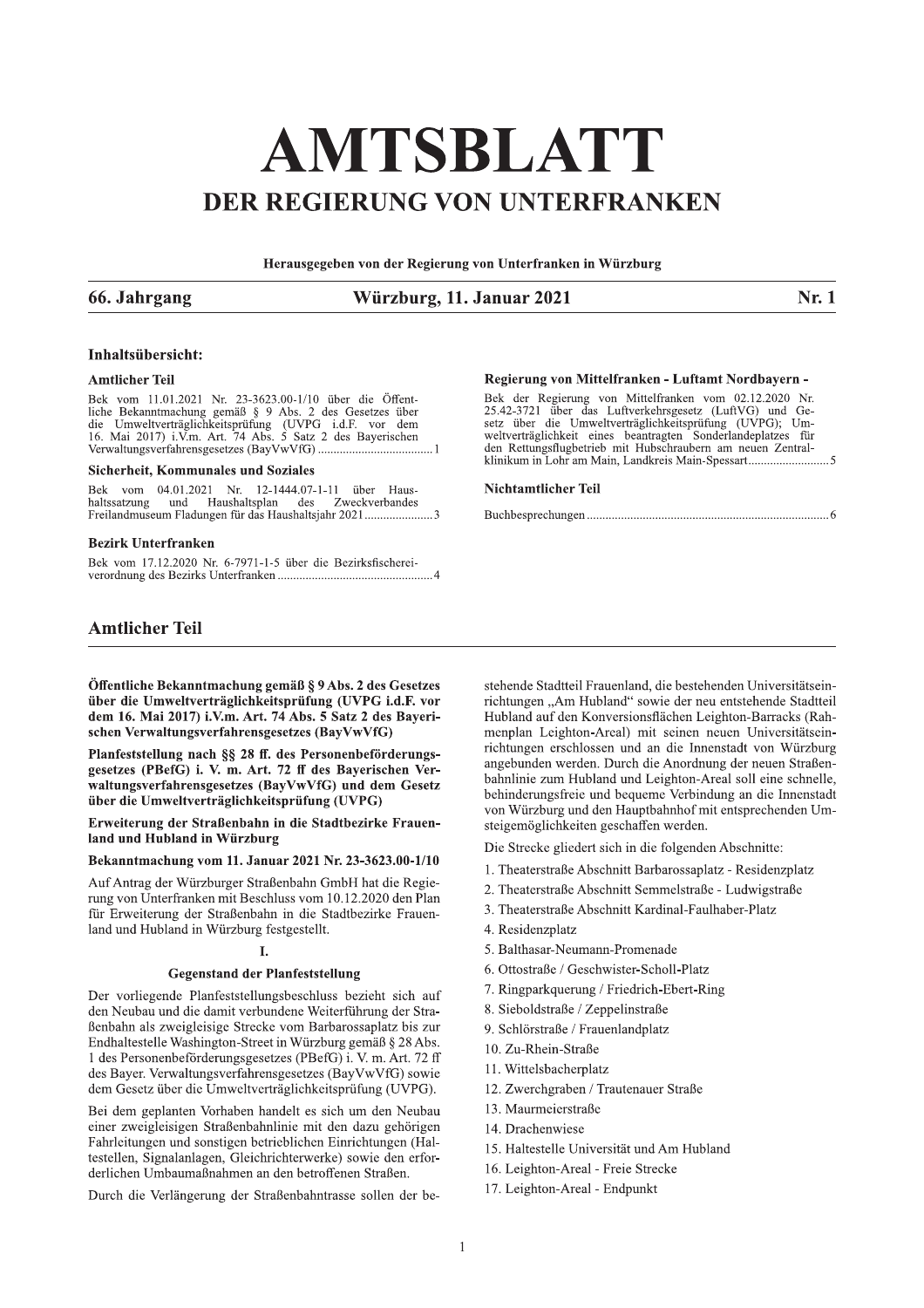# Π.

# Verfügender Teil

1. Feststellung des Plans

Der Plan für den Neubau und die damit verbundene Weiterführung der Straßenbahn als zweigleisige Strecke vom Barbarossaplatz bis zur Endhaltestelle Washington-Street in Würzburg wird mit den sich aus diesem Planfeststellungsbeschluss sowie aus den Grüneintragungen in den Planunterlagen ergebenden Änderungen und Ergänzungen festgestellt. Die sich aus den Planunterlagen ergebenden Tekturen sind zu beachten, soweit sich nicht aus Ziffer A.III. dieses Beschlusses etwas anders ergibt.

- 2. Vom Abdruck der Liste der dem Plan zugrundeliegenden Unterlagen wird abgesehen.
- 3. Die vom Vorhabensträger abgegebenen Zusagen sind als verbindlich einzuhalten, soweit der Planfeststellungsbeschluss nichts anderes regelt.
- 4. Dem Vorhabensträger werden Auflagen erteilt, von deren Abdruck abgesehen wird.
- 5. Es wird für die Eigentümer folgender Gebäude dem Grunde nach ein Anspruch auf passiven Lärmschutz in Form von Aufwendungsersatz für die durchzuführenden Schallschutzmaßnahmen, die nach der 24. BImSchV für schutzwürdige Räume erforderlich und noch nicht vorhanden sind, festgestellt.
	- Gebäude Hofstraße 13 (Musikhochschule)
	- Frauenlandplatz 4
	- Wittelsbacher Platz 1
	- Zwerchgraben 1

Für den Straßenverkehr war zu prüfen, ob aufgrund des "erheblichen baulichen Eingriffs" eine "wesentliche Änderung" der Immissionssituation entsteht. Insoweit ergibt sich für folgende Gebäude dem Grunde nach ein Anspruch auf Schallschutz

- Frauenlandplatz 2
- Friedrich-Ebert-Ring 26
- Ludwigstraße 1
- Ottostraße 3 (Gebäude 2)
- Ottostraße 5 (Gebäude 1)
- Semmelstraße 2
- Theaterstraße 20
- Wittelsbacherplatz 1
- (Institut für Pädagogik)
- Wittelsbacherplatz 2-6
- 6. Verschiedene straßenrechtliche Verfügungen werden getroffen.
- 7. Über vorgetragene Einwendungen, Forderungen und Anträge wird entschieden.

# Ш.

#### Rechtsbehelfsbelehrung

Gegen diesen Planfeststellungsbeschluss kann innerhalb eines Monats nach seiner Bekanntgabe Klage beim

# Bayerischen Verwaltungsgerichtshof,

# Ludwigstraße 23,

80539 München

schriftlich oder elektronisch in einer für den Schriftformersatz zugelassenen Form erhoben werden. Sie muss den Kläger, den Beklagten (Freistaat Bayern) und den Gegenstand des Klagebegehrens bezeichnen und soll einen bestimmten Antrag enthalten. Die zur Begründung dienenden Tatsachen und Beweismittel sind innerhalb einer Frist von zehn Wochen nach Klageerhebung anzugeben.

Erklärungen und Beweismittel, die erst nach Ablauf dieser Frist vorgebracht werden, lässt das Gericht nur zu, wenn der Kläger die Verspätung genügend entschuldigt, § 29 Abs. 7 PBefG.

Der angefochtene Planfeststellungsbeschluss soll in Urschrift oder in Abschrift beigefügt werden. Der Klage und allen Schriftsätzen sollen Abschriften für die übrigen Beteiligten beigefügt werden.

Vor dem Bayerischen Verwaltungsgerichtshof müssen sich die Beteiligten, außer im Prozesskostenhilfeverfahren, durch einen Prozessbevollmächtigten vertreten lassen.

Dies gilt auch für Prozesshandlungen, durch die ein Verfahren vor dem Bayerischen Verwaltungsgerichtshof eingeleitet wird. Als Bevollmächtigte sind Rechtsanwälte, Rechtslehrer an einer staatlichen oder staatlich anerkannten Hochschule eines Mitgliedstaates der Europäischen Union, eines anderen Vertragsstaates des Abkommens über den Europäischen Wirtschaftsraum oder der Schweiz, der die Befähigung zum Richteramt besitzt, oder die in § 67 Abs. 2 Satz 2 Nr. 3 bis 7 VwGO bezeichneten Personen und Organisationen zugelassen. Ausnahmen gelten für Behörden und juristische Personen des öffentlichen Rechts einschließlich der von ihnen zur Erfüllung ihrer öffentlichen Aufgaben gebildeten Zusammenschlüsse (§ 67 Abs. 4 VwGO) sowie für bestimmte Personen und Organisationen (§ 67 Abs. 4 Satz 7 i. V. m. Abs. 2 Satz 2 Nr. 3 bis 7 VwGO).

# Hinweis:

Die Einlegung eines Rechtsbehelfs per einfacher E-Mail ist nicht zugelassen und entfaltet keine rechtlichen Wirkungen! Nähere Informationen zur elektronischen Einlegung von Rechtsbehelfen entnehmen Sie bitte der Internetpräsenz der Bayerischen Verwaltungsgerichtsbarkeit (www.vgh.bayern.de).

#### Hinweis zur sofortigen Vollziehung

Die Anfechtungsklage gegen den Planfeststellungsbeschluss für den Bau oder die Änderung von Betriebsanlagen für Straßenbahnen hat keine aufschiebende Wirkung (§ 29 Abs. 6 Satz  $2$  PBefG).

Der Antrag auf Anordnung der aufschiebenden Wirkung der Anfechtungsklage gegen den vorstehenden Planfeststellungsbeschluss nach § 80 Abs. 5 Satz 1 VwGO kann nur innerhalb eines Monats nach Zustellung dieses Planfeststellungsbeschlusses bei dem oben genannten Gericht gestellt und begründet werden.

Treten später Tatsachen ein, die die Anordnung der aufschiebenden Wirkung rechtfertigen, so kann der durch den Planfeststellungsbeschluss Beschwerte einen hierauf gestützten Antrag nach § 80 Abs. 5 Satz 1 VwGO innerhalb einer Frist von einem Monat stellen. Die Frist beginnt in dem Zeitpunkt, in dem der Beschwerte von den Tatsachen Kenntnis erlangt.

# Hinweise zur Zustellung und Einsicht in die Planunterlagen

Der Planfeststellungsbeschluss wird der Vorhabensträgerin (Würzburger Straßenbahn GmbH) mit Rechtsbehelfsbelehrung individuell zugestellt.

Da mehr als 50 Zustellungen des Planfeststellungsbeschlusses vorzunehmen wären, wird die Zustellung an alle anderen durch diese öffentliche Bekanntmachung ersetzt (Art. 74 Abs. 5 Bay-VwVfG).

Die von Privatpersonen erhobenen Einwendungen werden aus Datenschutzgründen in anonymisierter Form unter einer indi